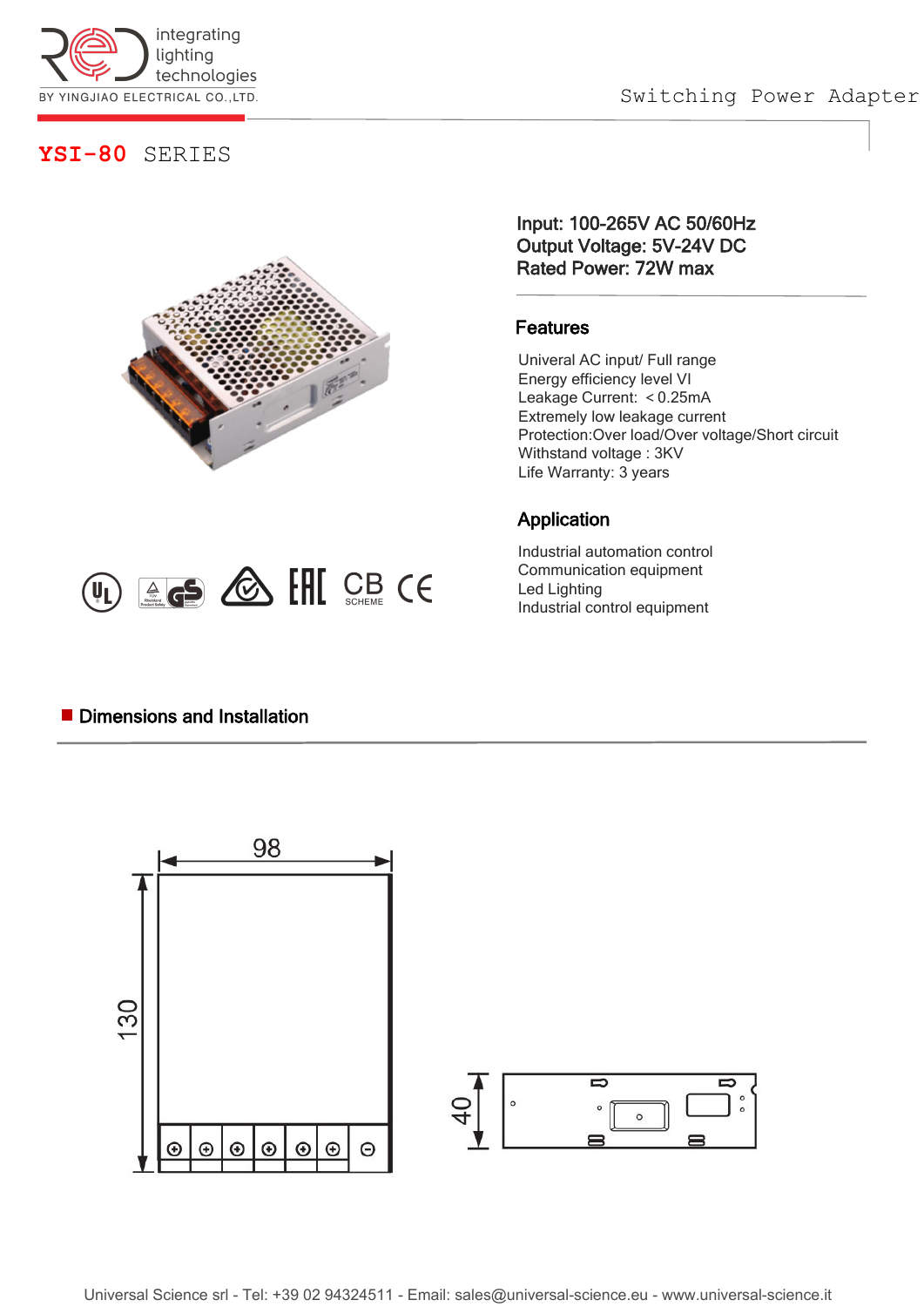

# **YSI-80** SERIES

| MODEL DETAIL SPEC.        |                              | YSI-0506000                                                                                                              | YSI-1206000 | YSI-2403000 |
|---------------------------|------------------------------|--------------------------------------------------------------------------------------------------------------------------|-------------|-------------|
| <b>INPUT</b>              | Input Voltage:               | 85-265VAC                                                                                                                |             |             |
|                           | Input Frequency:             | 50/60Hz                                                                                                                  |             |             |
|                           | Inrush Current:              | Cold start 45A. at 240VAC/50Hz, full load                                                                                |             |             |
|                           | <b>AC Current:</b>           | 0.2A/115VAC 0.21A/230VAC                                                                                                 |             |             |
|                           | Leakage Current:             | $< 0.25$ mA/240VAC                                                                                                       |             |             |
|                           | Efficiency:                  | 79%                                                                                                                      | 84%         | 88%         |
| <b>OUTPUT</b>             | DC Voltage:                  | 5V                                                                                                                       | <b>12V</b>  | 24V         |
|                           | Rated Current:               | 6A                                                                                                                       | 6A          | 3A          |
|                           | Rated Power:                 | 30W                                                                                                                      | 72W         | <b>72W</b>  |
|                           | Voltage Tolerance:           | ±5.0%                                                                                                                    | ±5.0%       | ±5.0%       |
|                           | Ripple and Noise:            | 75mVp-p                                                                                                                  | 120mVp-p    | 200mVp-p    |
|                           | Line Regulation:             | ±3%                                                                                                                      |             |             |
|                           | Load Regulation:             | $\pm 5\%$                                                                                                                | $\pm 5\%$   | $\pm 5\%$   |
|                           | Setup, Rise, Hold Up time:   | 500ms, 30ms/120ms 230VAC 1000ms, 30ms/25ms 115VAC at full load                                                           |             |             |
| <b>ENVIRONMENT</b><br>AL. | Operating Temperature:       | $-20 \sim +60$ (Refer to "Derating Curve")                                                                               |             |             |
|                           | Storage Temp:                | $-40^{\circ}$ C ~ 85 $^{\circ}$ C                                                                                        |             |             |
|                           | Storage Humidity:            | $10 - 95%$ RH                                                                                                            |             |             |
|                           | <b>Working Humidity:</b>     | $20 \sim 95\%$ RH non-condensing                                                                                         |             |             |
| <b>PROTECTION</b>         | Over Load:                   | Above 105% rated output power                                                                                            |             |             |
|                           |                              | Protection type: Hiccup mode, recovers automatically after fault condition is removed                                    |             |             |
|                           | Over Voltage:                | 5V:5.75~ 6.75V 12V:13.8 ~ 16.2V 15V:17.25 ~ 20.25V 24V:27.6 ~ 32.4V                                                      |             |             |
|                           |                              | Protection type: Shut down o/p voltage, re-power on to recover                                                           |             |             |
|                           | Over Temperature:            | Shut down o/p voltage, re-power on to recover                                                                            |             |             |
| SAFETY &<br>EMC           | Safety Regulations:          | UL508, TUV BS EN/EN62368-1, EAC TP TC 004, BSMI CNS14336-1, AS/NZS 62368.1 approved                                      |             |             |
|                           | Withstand Voltage:           | I/P-O/P:3KV AC<br>I/P-FG:2KV AC<br>O/P-FG:0.5KV AC                                                                       |             |             |
|                           | <b>Isolation Resistance:</b> | I/P-O/P, I/P-FG, O/P-FG:100M Ohms / 500VDC / 25°C/ 70% RH                                                                |             |             |
|                           | <b>EMC Emission:</b>         | Compliance to BS EN/EN55032 (CISPR32), BS EN/EN61204-3 Class B, BS EN/EN61000-3-2,-3, EAC<br>TP TC 020, CNS13438 Class B |             |             |
|                           | EMC Immunity:                | EN/EN61000-4-2,3,4,5,6,8,11                                                                                              |             |             |
| <b>OTHER</b>              | MTBF:                        | 500Khrs min. MIL-HDBK-217F(25°C)                                                                                         |             |             |
|                           | Size:                        | 130*98*40mm                                                                                                              |             |             |
|                           | Weight:                      | 370g / pcs                                                                                                               |             |             |
|                           | Packaging:                   | 50PCS/CTN                                                                                                                |             |             |

Universal Science srl - Tel: +39 02 94324511 - Email: sales@universal-science.eu - www.universal-science.it